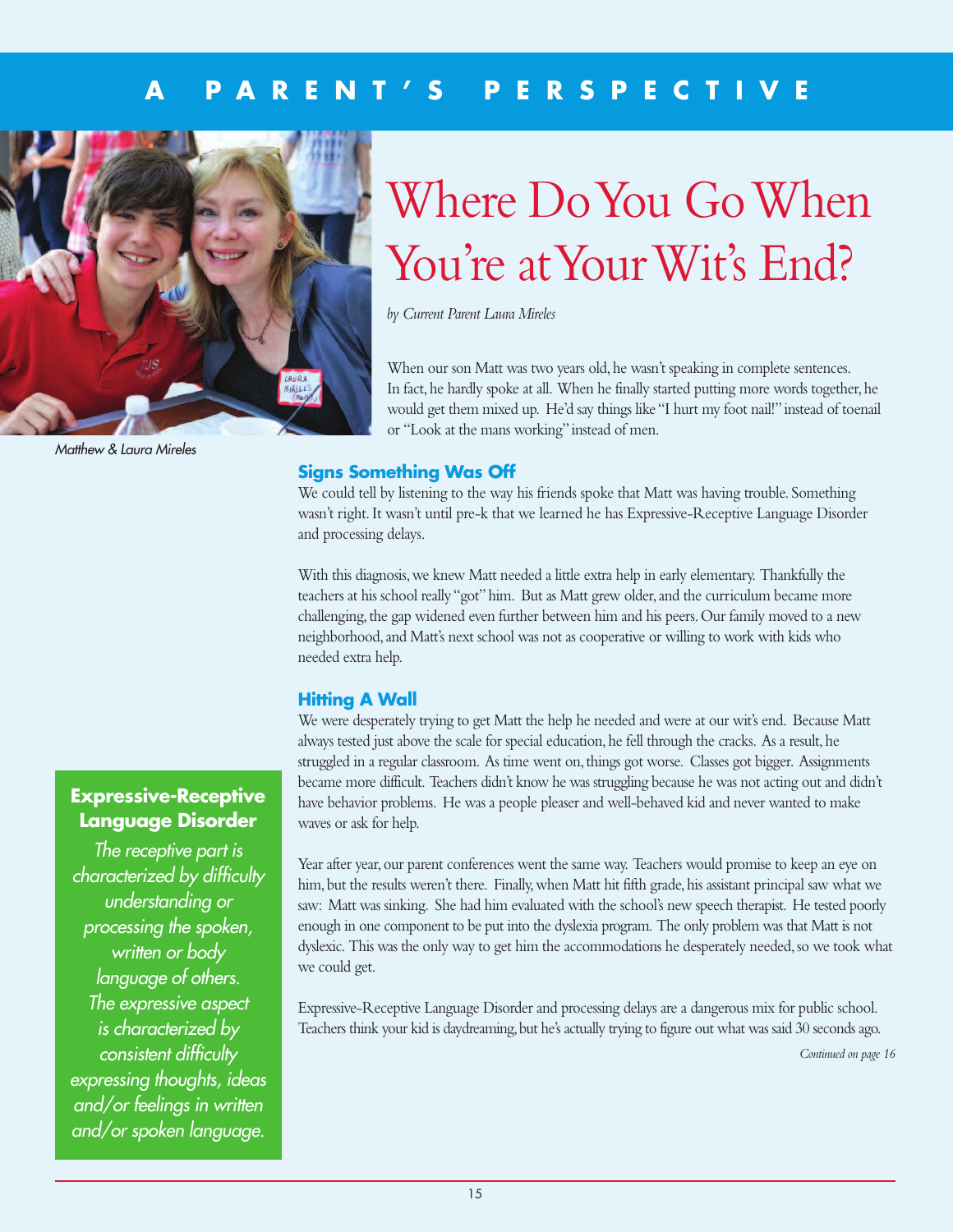#### *Continued from page 15*

When middle school came, we hit a wall. Matt had to juggle eight teachers, fast-paced classes and more homework. He would come home,torture himself through the homework until he finally felt like he understood the concepts, then go back to school the next day just to continue to sink. He was losing ground and was so overwhelmed.

#### **Desperate For Solutions**

We couldn't get the help we needed in Matt's middle school, nor could my husband or I get the answers we needed from the school. So we tried to learn on our own. My husband attended conferences for neurolinguistics programming and Skyped with an educational specialist in England. I volunteered at the middle school any chance I could just to get face time with Matt's teachers. We were frustrated because Matt's school counselor felt a parent conference with all of his teachers wasn't necessary.

*He needed to be somewhere that understood not all kids learn the same way. Somewhere that understood the value of teaching to the child, not teaching to the test.*



Matt would go to school eight hours a day and then have to come home to hours of homework and strategy sessions with us. Working with tutors seemed great until he returned to the large classroom environment and fell behind all over again.It was exhausting.

> He needed to be somewhere that understood not all kids learn the same way. Somewhere that understood the value of teaching to the child,not teaching to the test. That's when we sought out The Joy School.Even though we toured other schools, TJS was the only place that understood the value of having the kids for a finite period of time."Get'em in,fix what you can, get'em out". It was about mainstreaming students back to regular schools.

## **The Difference Joy Makes**

After one year atTJS,I can say Matt has gotten so much more from The Joy School than just academics. He finally has friends. Kids at Matt's other schools were quick to befriend him, but after a while, when they realized he communicated differently or didn't have the same interests as them, they stopped calling. He was always the odd man out. This year is the first time he's had peers who"get" him and accept him for who he is.

The students at TJS definitely understand what it's like to struggle. They don't know what it's like not to struggle. I think this is a common bond with the kids,whether they realize it or not. The kind, reinforcing message you get from students, teachers and

administrators at The Joy School is "Hey, I learn differently, and it's okay."

The teachers at TJS understand Matt. It's why they teach there. Matt's making good grades, and he's learning! After starting at TJS last August, he'd walk into the house almost every other day and say, "You know what? I am smart." It was a revelation for him. We said,"Of course you are!" but he never thought he was. As a mom who'd been watching her child struggle for so long, hearing him say this was such a huge relief.